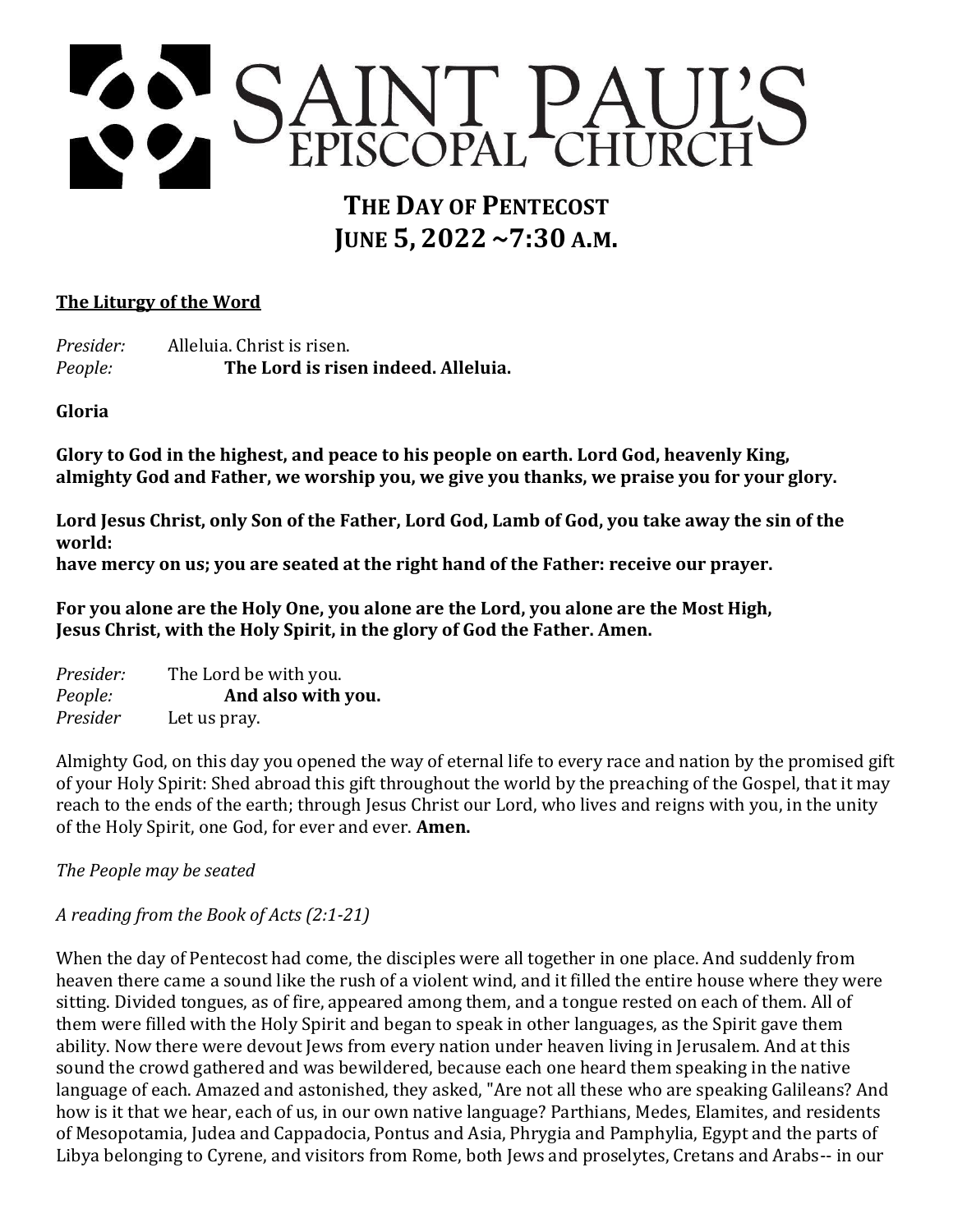own languages we hear them speaking about God's deeds of power." All were amazed and perplexed, saying to one another, "What does this mean?" But others sneered and said, "They are filled with new wine." But Peter, standing with the eleven, raised his voice and addressed them, "Men of Judea and all who live in Jerusalem, let this be known to you, and listen to what I say. Indeed, these are not drunk, as you suppose, for it is only nine o'clock in the morning. No, this is what was spoken through the prophet Joel: `In the last days it will be, God declares, that I will pour out my Spirit upon all flesh, and your sons and your daughters shall prophesy, and your young men shall see visions, and your old men shall dream dreams. Even upon my slaves, both men and women, in those days I will pour out my Spirit; and they shall prophesy. And I will show portents in the heaven above and signs on the earth below, blood, and fire, and smoky mist. The sun shall be turned to darkness and the moon to blood, before the coming of the Lord's great and glorious day. Then everyone who calls on the name of the Lord shall be saved.' "

The Word of the Lord. **Thanks be to God.**

#### **Psalm 104:25-35, 37**

25 O LORD, how manifold are your works! \* in wisdom you have made them all; the earth is full of your creatures. **26 Yonder is the great and wide sea with its living things too many to number, \* creatures both small and great.** 27 There move the ships, and there is that Leviathan,  $*$ which you have made for the sport of it. **28 All of them look to you \* to give them their food in due season.** 29 You give it to them; they gather it; \* you open your hand, and they are filled with good things. **30 You hide your face, and they are terrified; \* you take away their breath, and they die and return to their dust.** 31 You send forth your Spirit, and they are created; \* and so you renew the face of the earth. **32 May the glory of the LORD endure for ever; \* may the LORD rejoice in all his works.** 33 He looks at the earth and it trembles; \* he touches the mountains and they smoke. **34 I will sing to the LORD as long as I live; \* I will praise my God while I have my being.** 35 May these words of mine please him; \* I will rejoice in the LORD. **37 Bless the LORD, O my soul. \* Hallelujah!**

*Presider:* The Holy Gospel of our Lord Jesus Christ according to John *People:* **Glory to you, Lord Christ.**

Philip said to Jesus, "Lord, show us the Father, and we will be satisfied." Jesus said to him, "Have I been with you all this time, Philip, and you still do not know me? Whoever has seen me has seen the Father. How can you say, `Show us the Father'? Do you not believe that I am in the Father and the Father is in me? The words that I say to you I do not speak on my own; but the Father who dwells in me does his works. Believe me that I am in the Father and the Father is in me; but if you do not, then believe me because of the works themselves. Very truly, I tell you, the one who believes in me will also do the works that I do and, in fact, will do greater works than these, because I am going to the Father. I will do whatever you ask in my name, so that the Father may be glorified in the Son. If in my name you ask me for anything, I will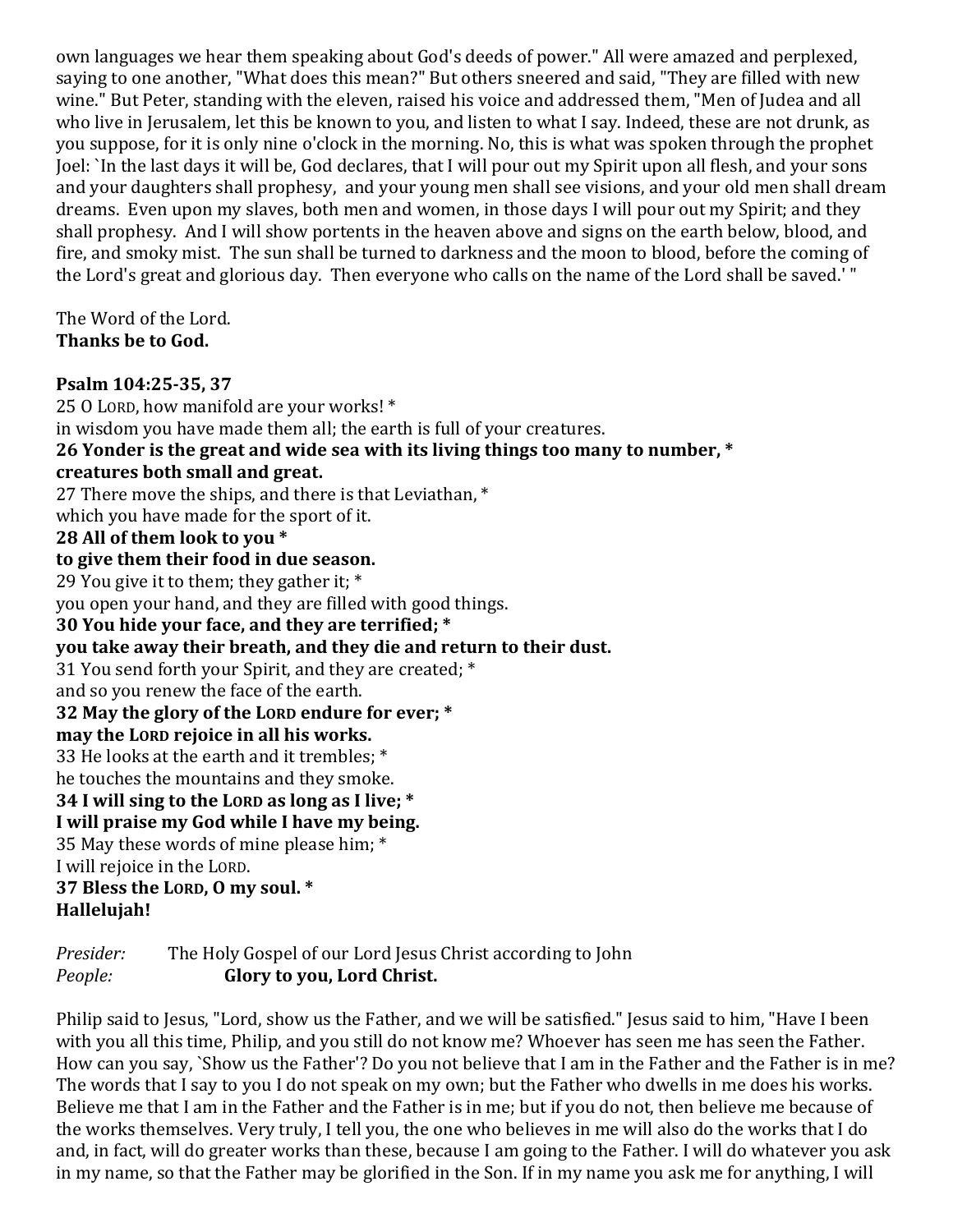do it. "If you love me, you will keep my commandments. And I will ask the Father, and he will give you another Advocate, to be with you forever. This is the Spirit of truth, whom the world cannot receive, because it neither sees him nor knows him. You know him, because he abides with you, and he will be in you." "I have said these things to you while I am still with you. But the Advocate, the Holy Spirit, whom the Father will send in my name, will teach you everything, and remind you of all that I have said to you. Peace I leave with you; my peace I give to you. I do not give to you as the world gives. Do not let your hearts be troubled, and do not let them be afraid."

| Presider: | The Gospel of the Lord.     |
|-----------|-----------------------------|
| People:   | Praise to you, Lord Christ. |

*Sermon The Rev. Dr. Brent Norris*

*Standing*

*The Nicene Creed*

**We believe in one God, the Father, the Almighty, maker of heaven and earth, of all that is, seen and unseen.**

**We believe in one Lord, Jesus Christ, the only Son of God, eternally begotten of the Father, God from God, Light from Light, true God from true God, begotten, not made, of one Being with the Father. Through him all things were made. For us and for our salvation he came down from heaven: by the power of the Holy Spirit he became incarnate from the Virgin Mary, and was made man. For our sake he was crucified under Pontius Pilate; he suffered death and was buried. On the third day he rose again in accordance with the Scriptures; he ascended into heaven and is seated at the right hand of the Father. He will come again in glory to judge the living and the dead, and his kingdom will have no end.**

**We believe in the Holy Spirit, the Lord, the giver of life, who proceeds from the Father and the Son. With the Father and the Son he is worshiped and glorified. He has spoken through the Prophets. We believe in one holy catholic and apostolic Church. We acknowledge one baptism for the forgiveness of sins. We look for the resurrection of the dead, and the life of the world to come. Amen.**

### **Prayers of the People**

In the power of the Holy Spirit, let us pray for the Church, the world, and all people according to their need.

Come, Holy Spirit, and renew the Church. Fill it with boldness in witnessing to Jesus' strong saving love. Fill it with faithfulness in proclaiming his Word and celebrating his Sacraments. Fill it with zeal for ministering to all people in his name – especially to the least of those whom he calls sisters and brothers. Lord, in your mercy,

## **hear our prayer.**

Come, Holy Spirit, and renew the people and the ministry of this congregation. Fill us with joyfulness in worship; eagerness in service; gentleness in fellowship; generosity in giving; and persistence in faithful witness in Jesus' name. Lord, in your mercy,

# **hear our prayer.**

Come, Holy Spirit, and renew the face of the earth. Fill the minds of worldly leaders with wisdom in guiding the nations towards peace and justice. Fill their hearts with *humility* as they wield power and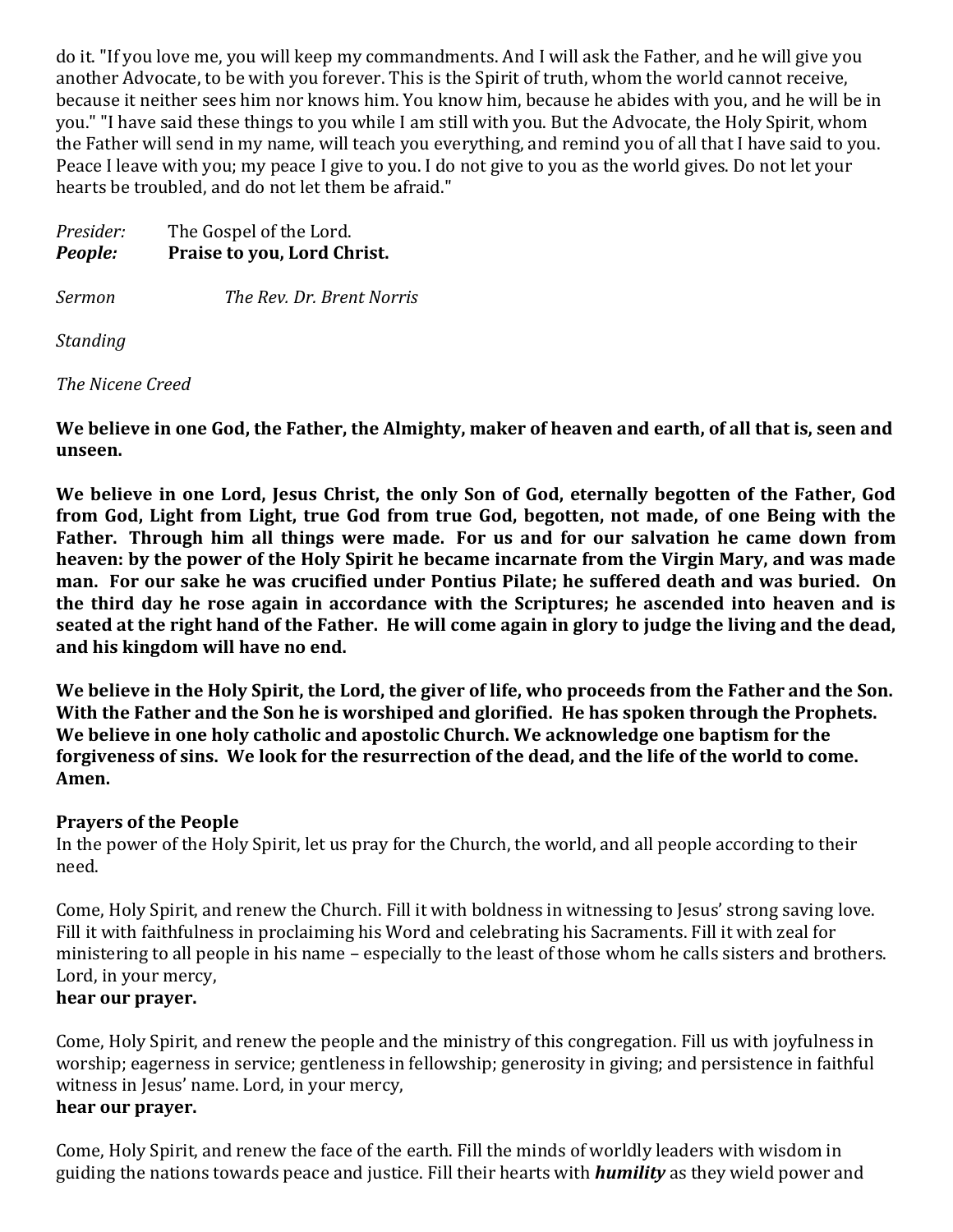authority. Fill the spirits of the world's citizens with love for God, neighbor, and the world around them. Lord, in your mercy, **hear our prayer.**

Come, Holy Spirit, and bring peace in all places of danger, violence and strife. Fill the minds and direct the actions of all who take up arms in defense of life and liberty. Strengthen and protect them; bless all they do that works for peace and justice; and bring them safely home when their task is done. Lord, in your mercy,

#### **hear our prayer.**

Come, Holy Spirit, and bring joy, peace, and healing to all whose need is great, especially: those whom we name either aloud on in our hearts.

*(Silence)* 

Fill them with the comfort of your presence and lead them into the joy of your salvation. Lord, in your mercy,

#### **hear our prayer.**

Come, Holy Spirit, you proclaim: blessed are those who die in the Lord, for they rest from their labors. Open the gates heaven to those who died especially those whom we now name before you. (*Silence*)

Welcome them in the fellowship of the saints in light. Lord, in your mercy,

#### **hear our prayer.**

Grant us, dear Lord, all that is in accordance with your will, to your glory, and for the building up of your people. **Amen.**

| Presider:     | The peace of Christ be always with you.                                           |
|---------------|-----------------------------------------------------------------------------------|
| People:       | And also with you.                                                                |
| Presider      | We bring bread and wine.                                                          |
| <b>People</b> | In the breaking of the bread and the pouring of the cup may the Risen One be made |
| known.        |                                                                                   |
| Presider      | We bring money                                                                    |
| <b>People</b> | In the work this money makes possible may the Risen One be made known.            |
| Presider      | We bring ourselves.                                                               |
| <b>People</b> | In our lives may the Risen One be made known.                                     |

#### **The Holy Communion**

| Celebrant: | The Lord be with you.                      |
|------------|--------------------------------------------|
| People:    | And also with you.                         |
| Celebrant: | Lift up your hearts.                       |
| People:    | We lift them to the Lord.                  |
| Celebrant: | Let us give thanks to the Lord our God.    |
| People:    | It is right to give him thanks and praise. |

It is right, and a good and joyful thing, always and everywhere to give thanks to you, Father Almighty, Creator of heaven and earth. Through Jesus Christ our Lord. In fulfillment of his true promise, the Holy Spirit came down on this day from heaven, lighting upon the disciples, to teach them and to lead them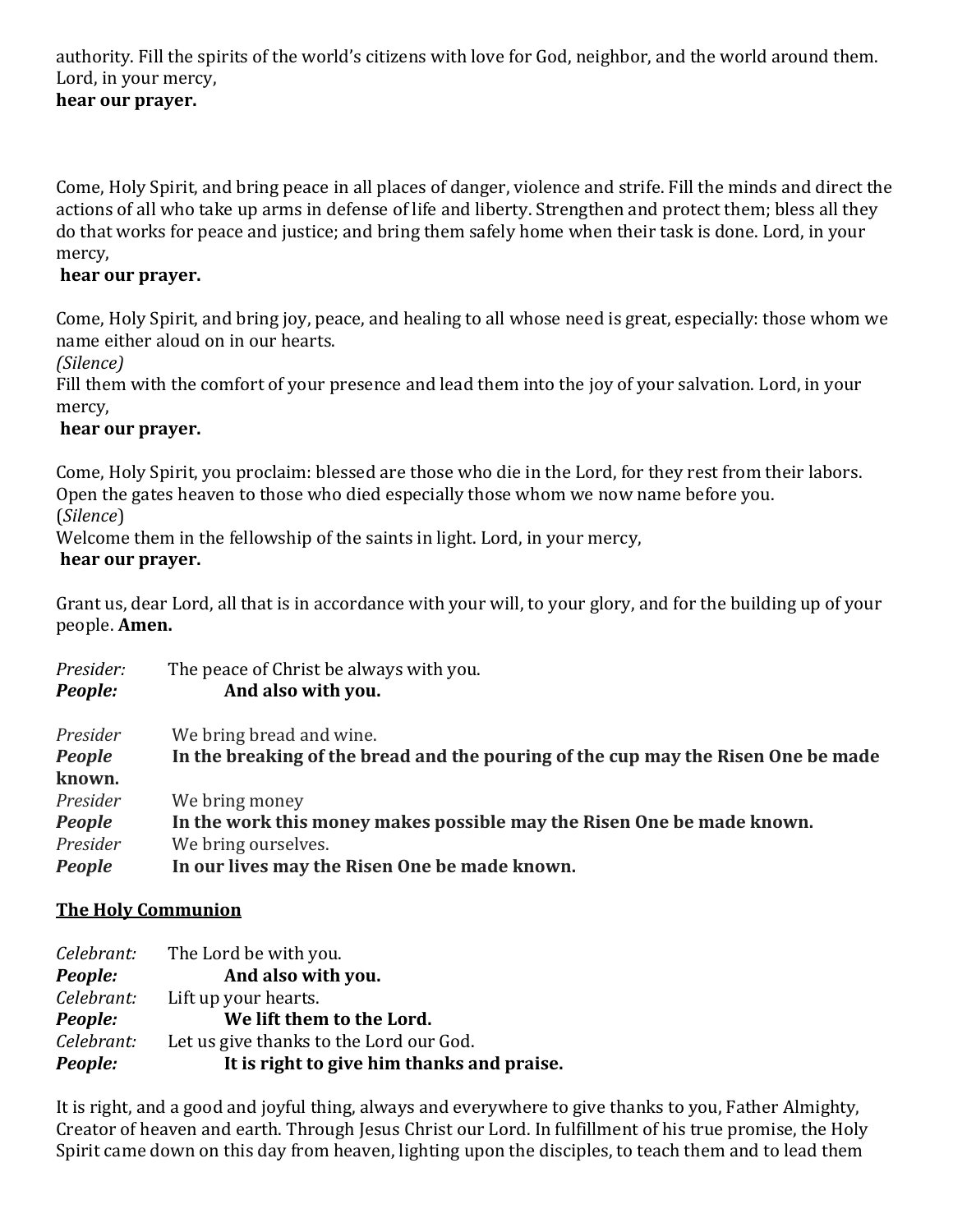into all truth; uniting peoples of many tongues in the confession of one faith, and giving to your Church the power to serve you as a royal priesthood, and to preach the Gospel to all nations.

Therefore we praise you, joining our voices with Angels and Archangels and with all the company of heaven, who for ever sing this hymn to proclaim the glory of your Name:

#### *Presider and People*

#### **Holy, holy, holy Lord, God of power and might, heaven and earth are full of your glory. Hosanna in the highest. Blessed is he who comes in the name of the Lord. Hosanna in the highest.**

#### *Then the Presider continues*

We give thanks to you, O God, for the goodness and love which you have made known to us in creation; in the calling of Israel to be your people; in your Word spoken through the prophets; and above all in the Word made flesh, Jesus, your Son. For in these last days you sent him to be incarnate from the Virgin Mary, to be the Savior and Redeemer of the world. In him, you have delivered us from evil, and made us worthy to stand before you. In him, you have brought us out of error into truth, out of sin into righteousness, out of death into life.

*At the following words concerning the bread, the Presider is to hold it, or lay a hand upon it; and at the words concerning the cup, to hold or place a hand upon the cup and any other vessel containing wine to be consecrated*.

On the night before he died for us, our Lord Jesus Christ took bread; and when he had given thanks to you, he broke it, and gave it to his disciples, and said, "Take, eat: This is my Body, which is given for you. Do this for the remembrance of me."

After supper he took the cup of wine; and when he had given thanks, he gave it to them, and said, "Drink this, all of you: This is my Blood of the new Covenant, which is shed for you and for many for the forgiveness of sins. Whenever you drink it, do this for the remembrance of me."

Therefore, according to his command, O Father,

#### *Presider and People* **We remember his death, We proclaim his resurrection, We await his coming in glory;**

#### *The Presider continues*

And we offer our sacrifice of praise and thanksgiving to you, O Lord of all; presenting to you, from your creation, this bread and this wine.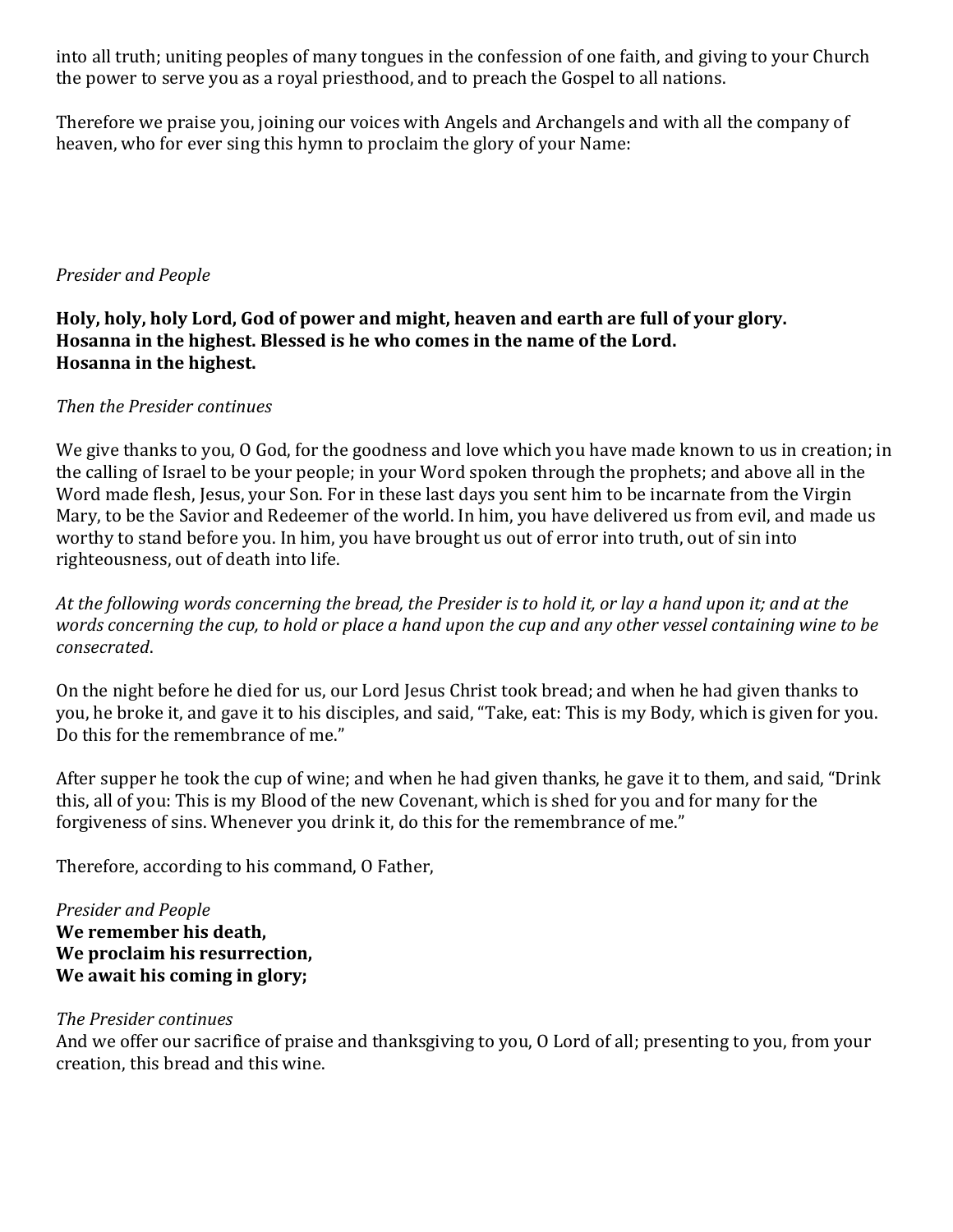We pray you, gracious God, to send your Holy Spirit upon these gifts that they may be the Sacrament of the Body of Christ and his Blood of the new Covenant. Unite us to your Son in his sacrifice, that we may be acceptable through him, being sanctified by the Holy Spirit. In the fullness of time, put all things in subjection under your Christ, and bring us to that heavenly country where, with Blessed Paul and all your saints, we may enter the everlasting heritage of your sons and daughters; through Jesus Christ our Lord, the firstborn of all creation, the head of the Church, and the author of our salvation.

By him, and with him, and in him, in the unity of the Holy Spirit all honor and glory is yours, Almighty Father, now and for ever. *AMEN.*

And now, as our Savior Christ hath taught us, we are bold to say,

**Our Father, who art in heaven, hallowed be thy Name, thy kingdom come, thy will be done, on earth as it is in heaven. Give us this day our daily bread. And forgive us our trespasses as we forgive those who trespass against us. And lead us not into temptation, but deliver us from evil. For thine is the kingdom, and the power, and the glory, for ever and ever. Amen.**

*The Breaking of the Bread*

*Presider:* Alleluia, Christ our Passover is sacrificed for us. *People:* **Therefore, let us keep the feast, Alleluia.**

## **Invitation to Communion**

*Presider* 

Jesus said: I am the living bread that came down from heaven. He now gives this living bread to you, so that you may dwell in him and he in you. Come, the feast is prepared. Christ, the host, waits to meet you here.

*Presider:* Let us pray.

**Almighty and everliving God, we thank you for feeding us with the spiritual food of the most precious Body and Blood of your Son our Savior Jesus Christ; and for assuring us in these holy mysteries that we are living members of the Body of your Son, and heirs of your eternal kingdom. And now, Father, send us out to do the work you have given us to do, to love and serve you as faithful witnesses of Christ our Lord. To him, to you, and to the Holy Spirit, be honor and glory, now and for ever. Amen.**

### **The Blessing**

The *Dismissal*

*Presider:* Let us go forth into the world, rejoicing in the power of the Spirit. Alleluia. Alleluia. *People:* **Thanks be to God. Alleluia. Alleluia.**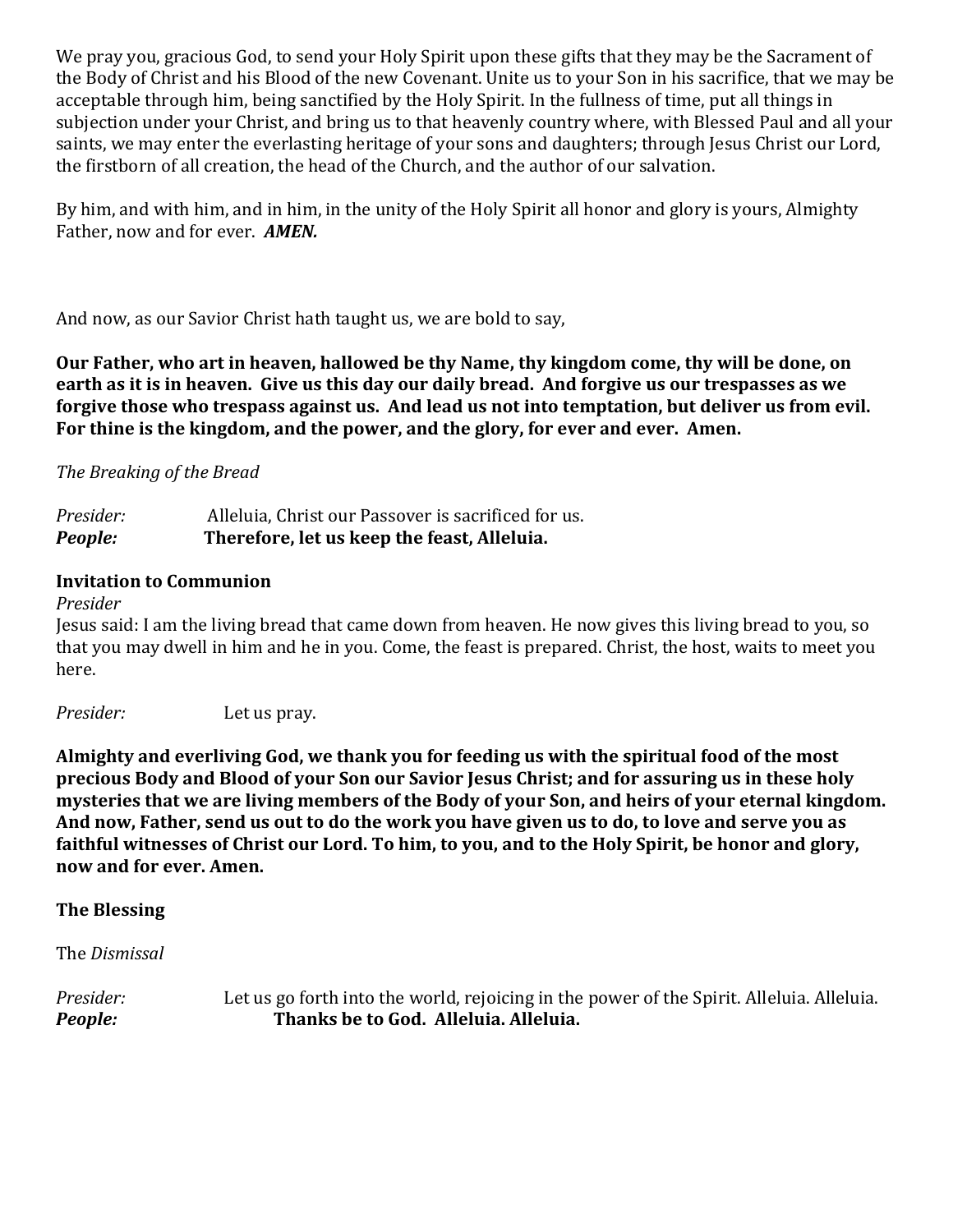## **PRAYERS OF THE PEOPLE**

*For healing:* Al, Amy, Ashley, Ben, Bernice, Bill, Bob, Buddy, Carol, Cindy, Clay, Daniel, Dave, David, Dennis, Diane, Donna, Elaine, Esther, Evelyn, Francis, Frank, Fred, Freda, Gail, Jack, Jeff, Jenny, Jerry, John, Judith, Judy, Karin, Kate, Kathy, Kim, Kirsten, Kristi, Larry, LaVerne, Leigh, Linda, Lynn, Madelyn, Margaret, Marilyn, Marty, Mary Ann, Massey, Mel, Mendel, Mike, Milton, Myrna, Nancy, Natalie, Nelda, Nicolas, Pat, Patrick, Peggy, Ralph, Rita, Robert, Roger, Ron, Rose, Sandy, Sarah, Sherry, Steve, Terry, Tom, Tommy, Tony, Vera, Wayne and those who care for them.

*For those in prison:* for the prisoners, staff and families of prisoners and staff at Elba Work Release, Elba,  $AI<sub>1</sub>$ 

# **SAINT PAUL'S THIS WEEK**

#### *TODAY*

- 7:30 am-Holy Eucharist
- 10 am-Holy Eucharist
- 11 am Pentecost Picnic
- 7 pm-NAR-NON & NA Open Meetings MONDAY
- 8 pm-AA
- **TUESDAY** 
	- 10 am- Bible Study "**Seven First Words of the Risen Christ"** led by Ralph Buck & Pastor Brent

WEDNESDAY

- Noon- Holy Eucharist with Healing
- 7 pm-NA-Open Meeting

THURSDAY

- 10 am Galilean/Prayer Shawl Meeting
- 4 pm-Women's Bible Study
- 6 pm-AA Meeting
- 8 pm-AA Open meeting
- **SATURDAY** 
	- 10 am-AA Meeting

# **THE PENTECOST PICNIC TODAY**

Join us today after the 10 am service for the Pentecost Picnic.

# **SUNDAY FORMATION AND WEDNESDAY MORNING BIBLE STUDY CLASSES ARE CANCELLED UNTIL THE FALL**

# **WOMEN'S THURSDAY AFTERNOON BIBLE STUDY WILL CONTINUE DURING THE SUMMER**

## **REMEMBER ECUMENICAL MINISTRIES WHEN YOU SHOP**

Oatmeal, grits, pancake mix & syrup and taco seasoning & lots of taco shells and dish washing liquid.